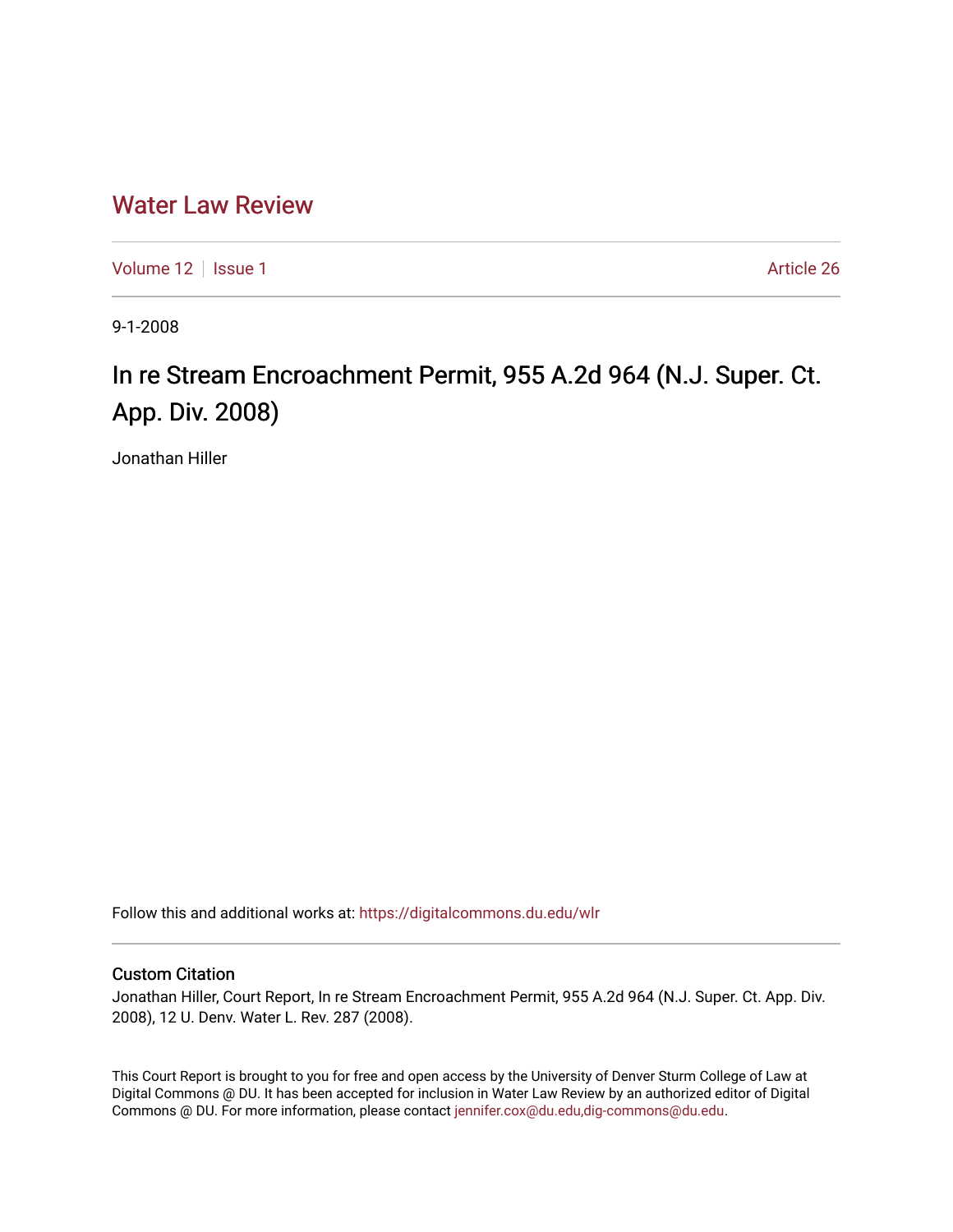*COURT REPORTS*

not been abandoned, the Court found that they were exempt from any loss of priority provision.

The court rejected AFA's claim that law as presented in *Desert Irrigation, Ltd. v. State of Nevada* controlled. Although the *Desert Irrigation* holding supported AFA's claim that the City should suffer a loss of priority as a result of a canceled permit, the court clarified that the holding applies only to certificated water rights and not vested, prestatutory rights.

Because Nevada case law supported its construction of § 533.085(1), and there was no evidence of intentional abandonment by the City, the court affirmed the State Engineer's decision.

*Allison Graboski*

### **NEW JERSEY**

*In re* **Stream** Encroachment Permit, **955 A.2d 964 (N.J. Super. Ct. App.** Div. **2008)** (holding that the New Jersey Department of Environmental Protection may place conditions on permits for projects that are **highly** complex, and that the wetlands area in question was not a "waterway" under the statute because it could not support any water-dependent use).

The New Jersey Department of Environmental Protection ("NJDEP") approved The Mills Corporation and Mack-Cali Realty Corporation's (jointly "Mills") joint application for various permits in connection with the Meadowlands Xanadu development project. The Sierra Club, New Jersey Environmental Federation, and New Jersey Public Interest Research Group (collectively "Sierra") and Hartz Mountain Industries ("Hartz") appealed the NJDEP's approval. The mixed-use project required Mills to fill in **7.69** acres of wetlands. As part of the application process, Mills made an original submission of information, supplemental submissions, and made available an environmental report. Additionally, the NJDEP held a public hearing. On October 4, 2004, the NJDEP approved the permits subject to certain conditions. Sierra and Hartz filed appeals with the New Jersey Superior Court, Appellate Division.

On appeal, Hartz and Sierra argued that the NJDEP did not use sufficient facts to approve the permits and that regulations prohibited the NJDEP from issuing conditional permits. In determining whether there was a sufficient factual basis for NJDEP's approval, the court found because Mills and associated groups submitted numerous original materials, numerous supplemental reports, a report concerning the environmental concerns of the project, and because the NJDEP held a public hearing and a comment period, that a sufficient factual basis did exist for the NJDEP to consider and grant the permits. The court further determined that although it may not have agreed with all of the NJDEP's conclusions, because the NJDEP based the conclusions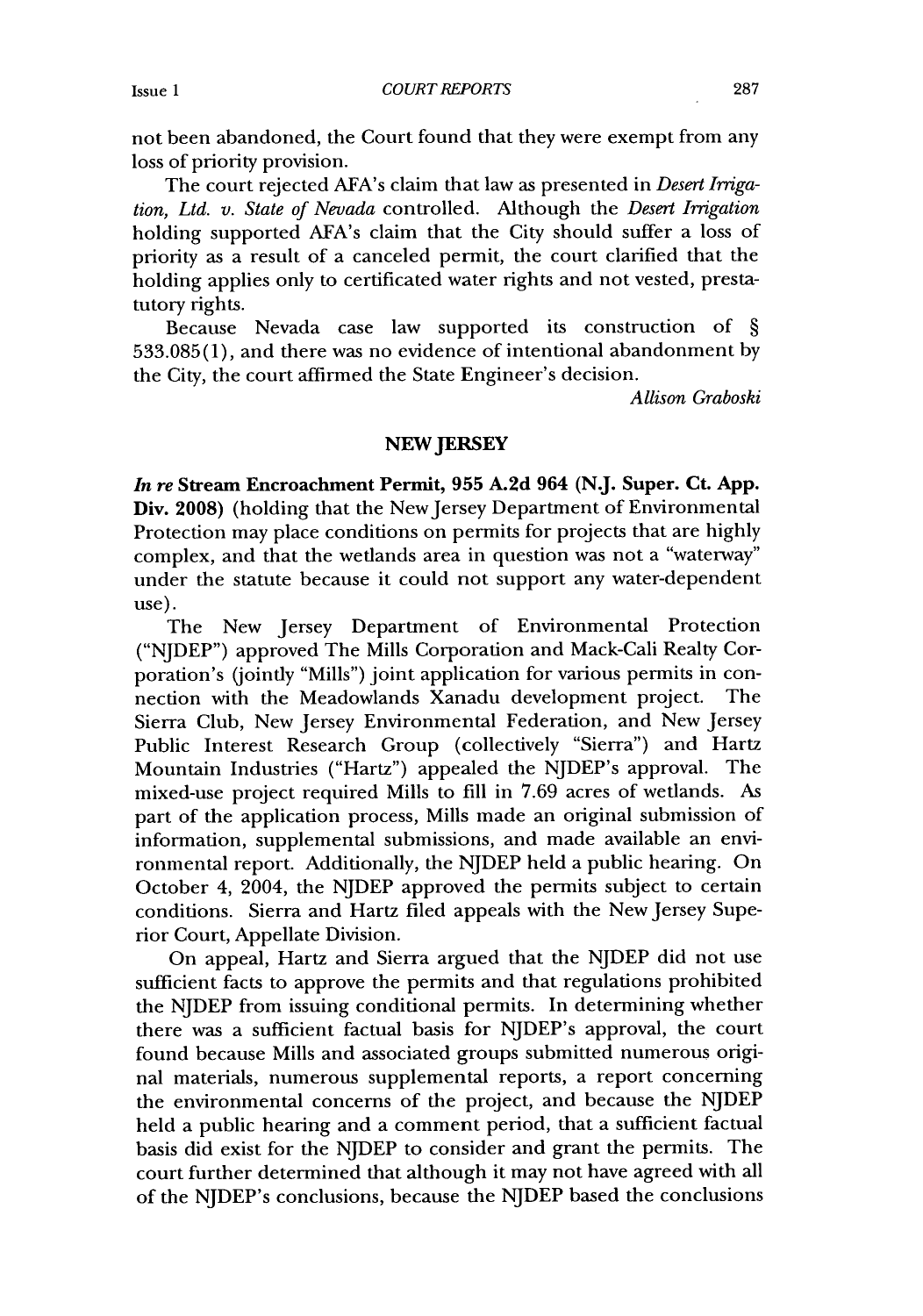on the factual submissions they were not arbitrary or capricious, and therefore the court gave great deference to the agency.

The court also rejected Sierra and Hartz's argument that regulations prohibited the **NJDEP** from issuing conditional permits. In evaluating the argument, the court relied on precedent that held conditional permits were appropriate when the application basically satisfied the regulations governing construction projects, and when the subject matter involved an evolutionary and **highly** complex project. Therefore, the court rejected Sierra and Hartz's arguments for both reasons. The court first rejected the argument because the Mills' application had basically satisfied the construction regulations. The court also rejected the argument because the Xanadu project was vast and many of the complex components were subject to market and economic conditions.

Sierra and Hartz further argued that regulations prohibited the development and filling in of the wetlands. The prohibition of filling in the area was determinate upon whether the wetlands area was a waterway. The court found no definition of waterway in the regulation, nor was there a common definition of the word. However, because the wetlands area was not wide enough or deep enough for a boat or ship to travel, nor was it an area that could sustain a water dependent use, the court determined the area was not a waterway. On the other hand, the area did fall into the definition of wetlands, which is an area saturated enough to support hydrophytic vegetation. Because the area was a wetland and not a waterway, the court determined the statutes allowed filling in the property for development. Additionally, in areas that are not waterways, such as the Xanadu project area, New Jersey regulations merely *discourage* the filling in of water areas. **If** the Department finds there is a public interest in filling in an area, they may issue a permit provided the developer takes compensating or mitigating measures. The court determined the **NJDEP** found that the project was in the public interest because of the beneficial impacts the project had on the region and state. Furthermore, the project included significant mitigation **by** providing a 587-acre area dedicated to wetlands space, while only filling in eight acres.

Sierra and Hartz also argued that neither they nor the public would be able to comment on future submissions **by** Mills regarding the fulfillment of the conditions the **NJDEP** imposed on the Xanadu project. The court agreed with the argument and remanded this portion back to the **NJDEP** to establish a way to permit a public comment period on all submissions Mills makes in the future.

The court affirmed in all other respects, holding the NJDEP's decision was not unreasonable, arbitrary or capricious and the conditional permit was appropriate. It further held that the wetlands area was not a waterway under statute and therefore the developer could **fill** them in for the Xanadu project.